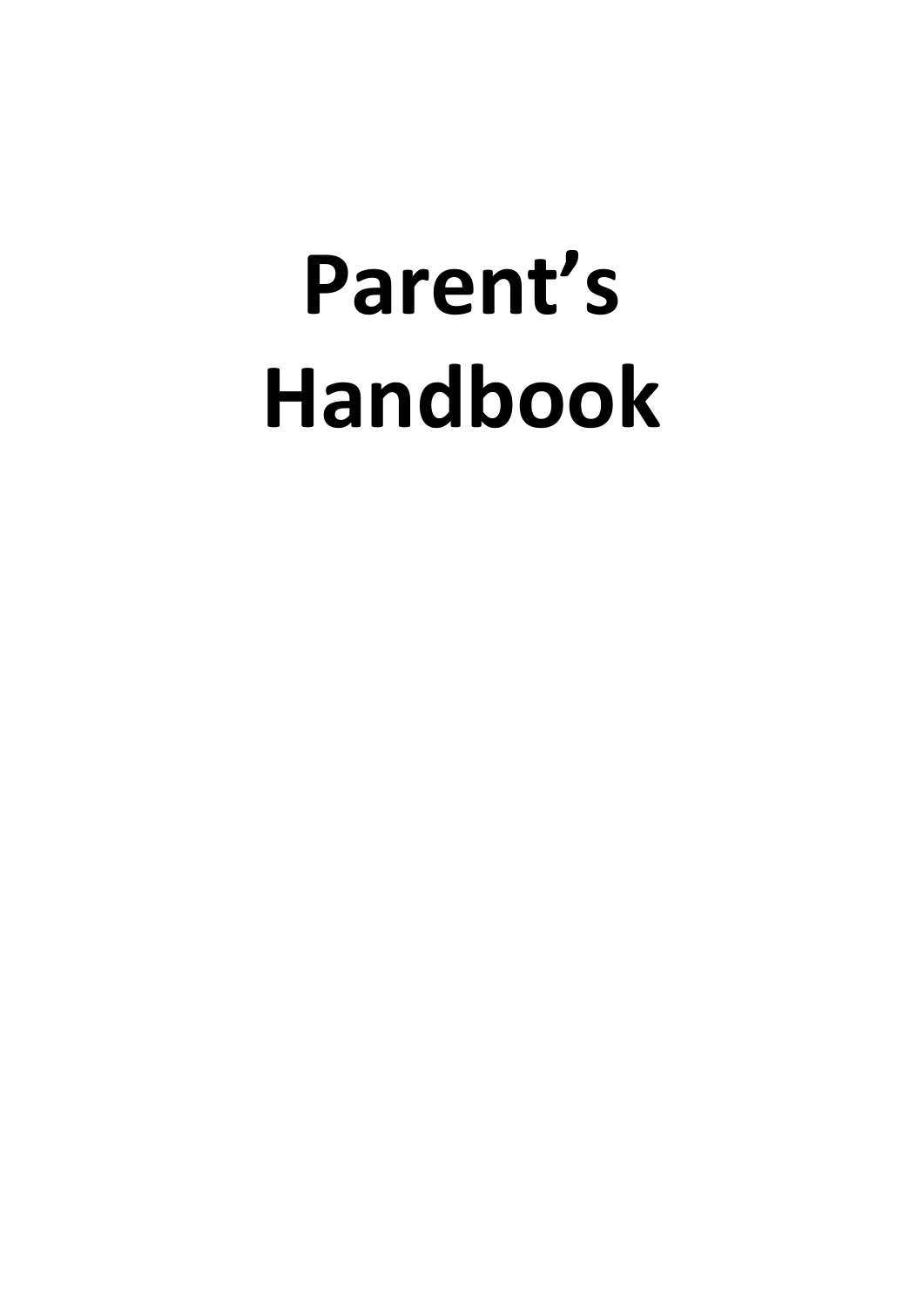## **Our Mission Statement**

First and foremost, nursery school should be fun!

This is our main priority in everything that we do.

We aim to make learning an enjoyable, exciting and challenging experience, which will give a good foundation to the children for many years ahead. The habits and skills developed in early years will help them concentrate and work efficiently for a lifetime.

A child's first nursery school is an important stepping stone.

Our aim is to make this step as happy and as rewarding an experience as possible helping each child to develop confidence, self-esteem, independence concentration social skills and self-discipline.

We follow the Montessori philosophy of education, which recognises the importance of the early years in forming a child's character and talents in later life. Children learn at their own pace, absorbing new information and concepts naturally.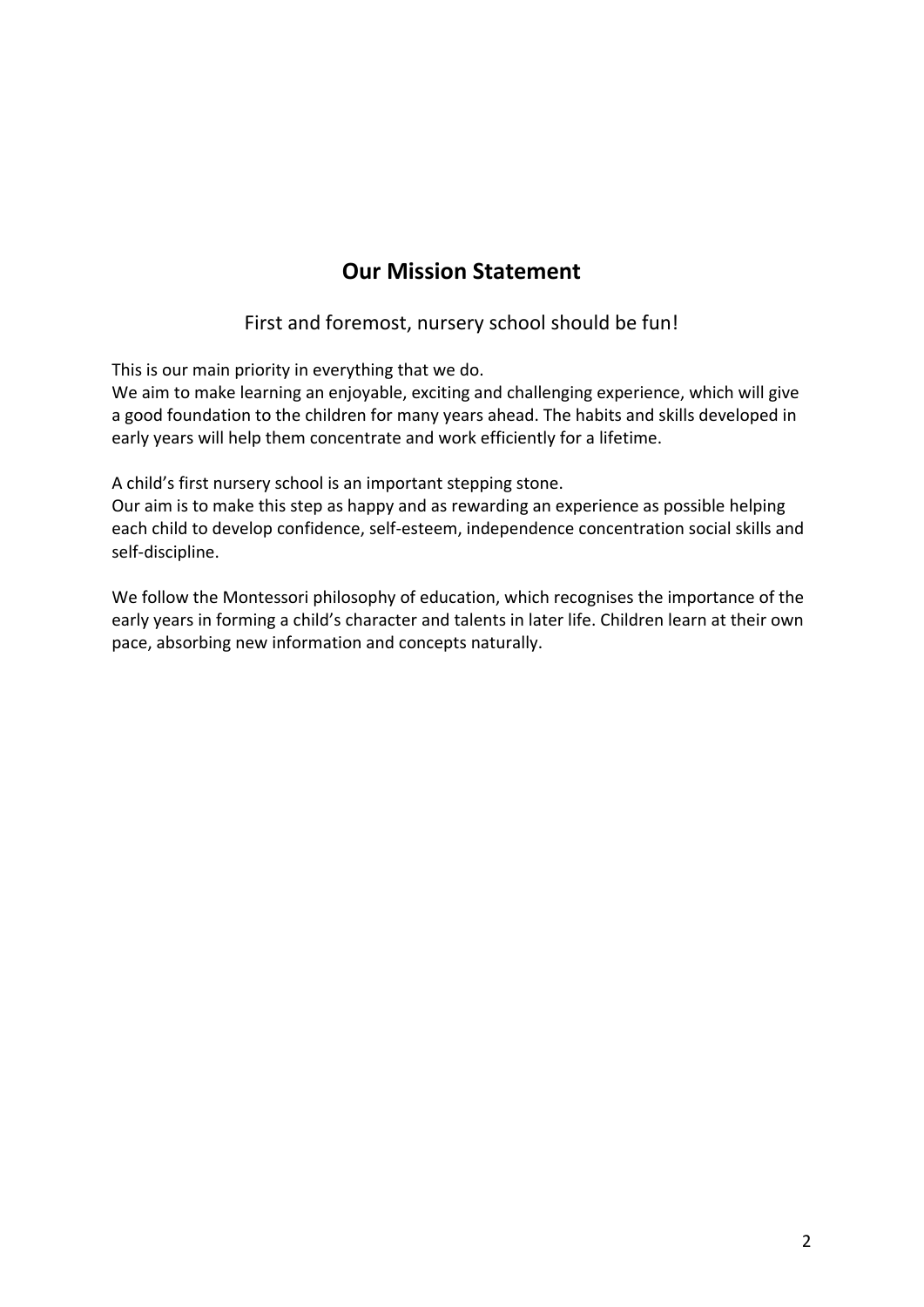## **On The First Day**

At the trail session and on the first day, we will talk to you about the best way for you to deal with settling your child into school. This is an individual process as each child, and parent, is different. We do understand that this is big day for your child and for you. The biggest help you can be to your child is to be happy and positive.

On the first day please arrive at the normal time. Try to ensure that whoever normally will bring your child to school is there as well as you. Your child will be greeted at the door by a teacher who will invite your child to shake hands. The teacher then will introduce your child to their group teacher. You are very welcome to accompany your child into school. Go through the normal arrival routine with them e.g. hang up their coat, find their name label and put it in the box. If your child needs you to stay for a while, please do. Find an activity with them, but try not to get too involved. Sit back if possible and let them work independently.

Aim to leave after 30 minutes or sooner if your child looks settled say "Goodbye" and go. Please don't worry if your child cries when you leave. Many children do, but stop as soon as you are out of sight. A member of staff will comfort your child if they are upset and help them to settle down. We will phone you after 15 minutes to say if they have settled or not. The main thing is – once you have decided to leave … Do please leave decisively.

We keep sessions shorter for the first few days so please return at 11.00 am (2.00pm if starting afternoon sessions) to collect your child. When you return, focus on how excited you are at that they have started at nursery, rather than how much you have missed them. Fir the first few days feel free to follow the same routine, unless your child is happy and confident, which case shorten the time before you leave.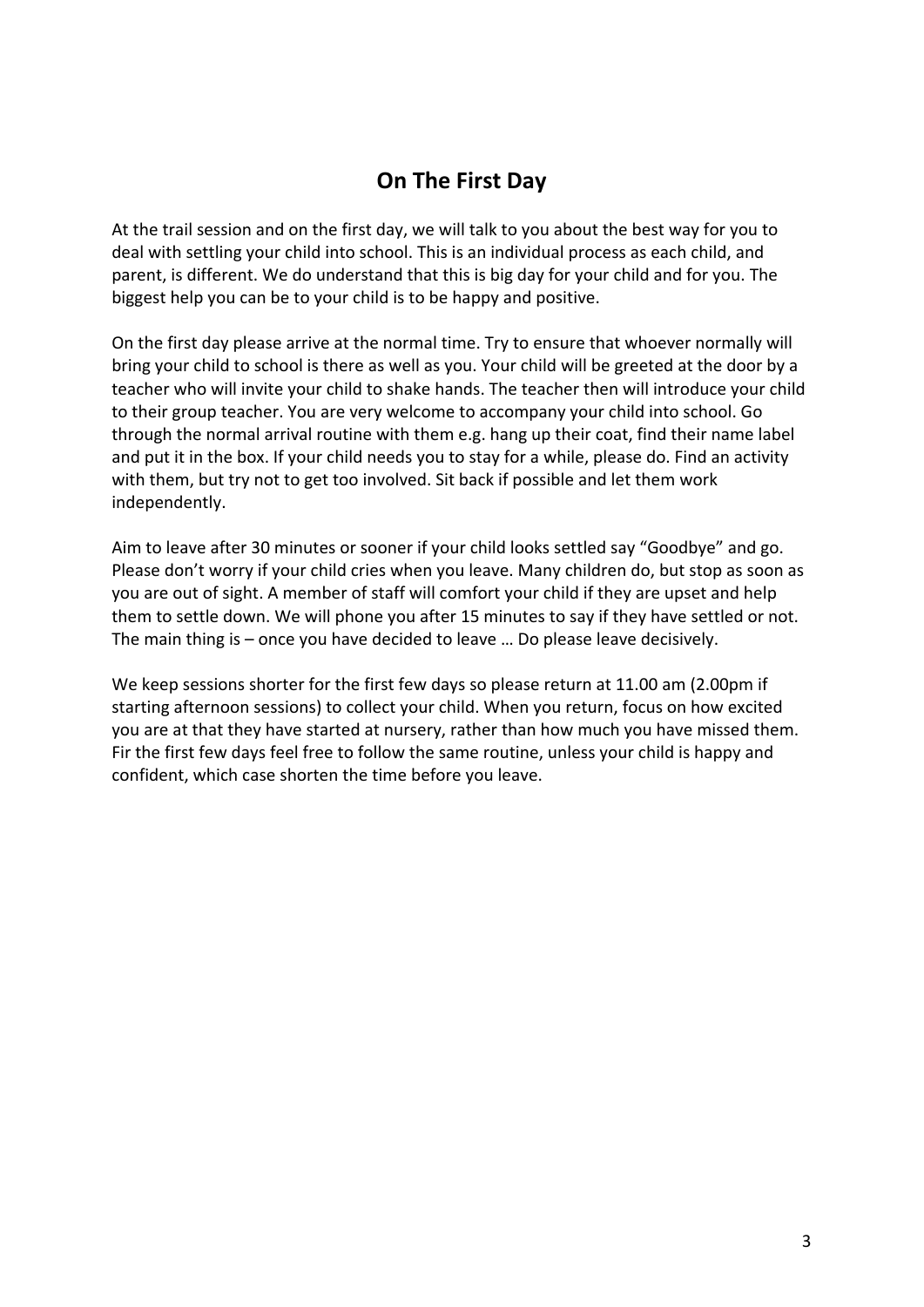## **Birthdays**

Everybody loves to celebrate their birthday and we have a very special way of doing this.

The children sit in a large circle and a candle is lit in the middle. The birthday child carries a globe and walks slowly around the candle, once for each year of their life. This represents the passage of the earth around the sun. As the child walks, one of the teachers tell the story of the child's life showing photographs to illustrate key events. The story ends with the whole school wishing the child a happy birthday.

To help us with this we ask you to write a short description of any relevant events in your child's life i.e. where they were born,their siblings and holidays they have been on. We also ask you to bring in a few photographs on your child's birthday. There should be at least one photograph from each year of their life. If your child's birthday is at the weekend, or falls on a holiday we will perform the Birthday Walk on the nearest school day.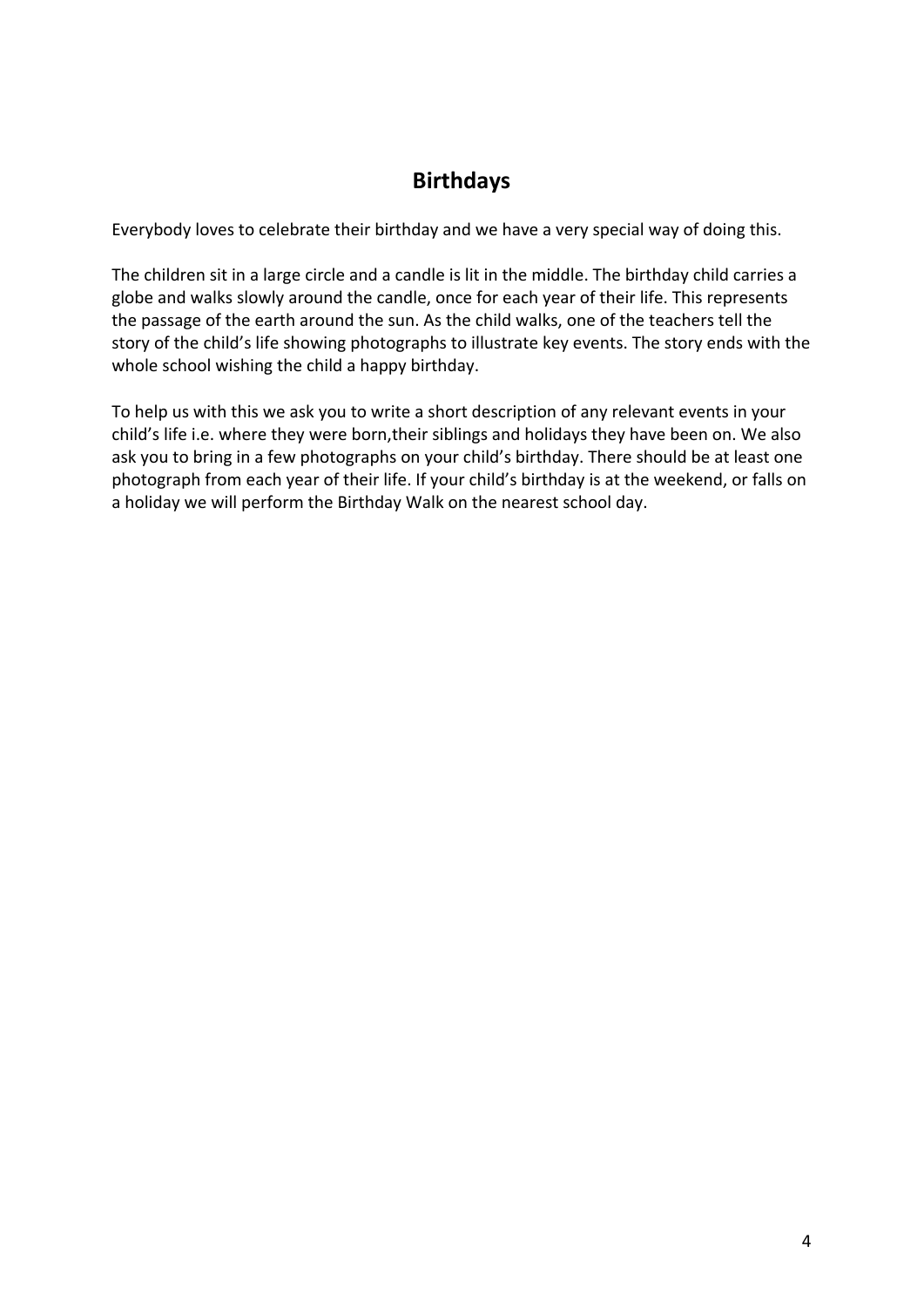# **Picking Up**

On collection (at 12.00 pm for morning children, 3.30pm for Lunch Bunch and afternoon children), please wait outside the school door or garden. We will say "Goodbye" to your child and direct them to you. A record is kept of who picks up each child.

Please remember your child will become distressed if you are very late, or even regularly late. Children don't like to be the last to leave or to worry that you may not come for them. Obviously if you are delayed by traffic or something totally unavoidable, please contact us by telephone if you can and let us know what is happening.

## **Late Collection**

If you (or your child's carer) does not collect your child at the correct time the following procedure will be followed:

- After 10 minutes the teacher in charge will telephone you at home and / or work
- If no contact has been made with a further 15 minutes, the teacher in charge will telephone the emergency contacts using the numbers in the Emergency Contacts File
- If no-one on the emergency form can be contacted within a further 35 minutes, the teacher in charge will contact the Social Services, the Child Protection Unit or the Police.

We have to follow these procedures as this is in line with current Child Protection legislation. Obviously, every possible effort will be made to contact you before this more drastic action is taken!

### **Nature Table**

Each Week we ask children to bring in something for the Nature Table. This could relate to the topic of the week, something of interest to your child, a bunch of flowers or a plant. A copy of the rota is sent home at the beginning of each term.

## **Snack Table**

There is a snack table in the classroom with milk and water from which the children can help themselves. Parents provide a Lunch box with healthy snacks inside each session.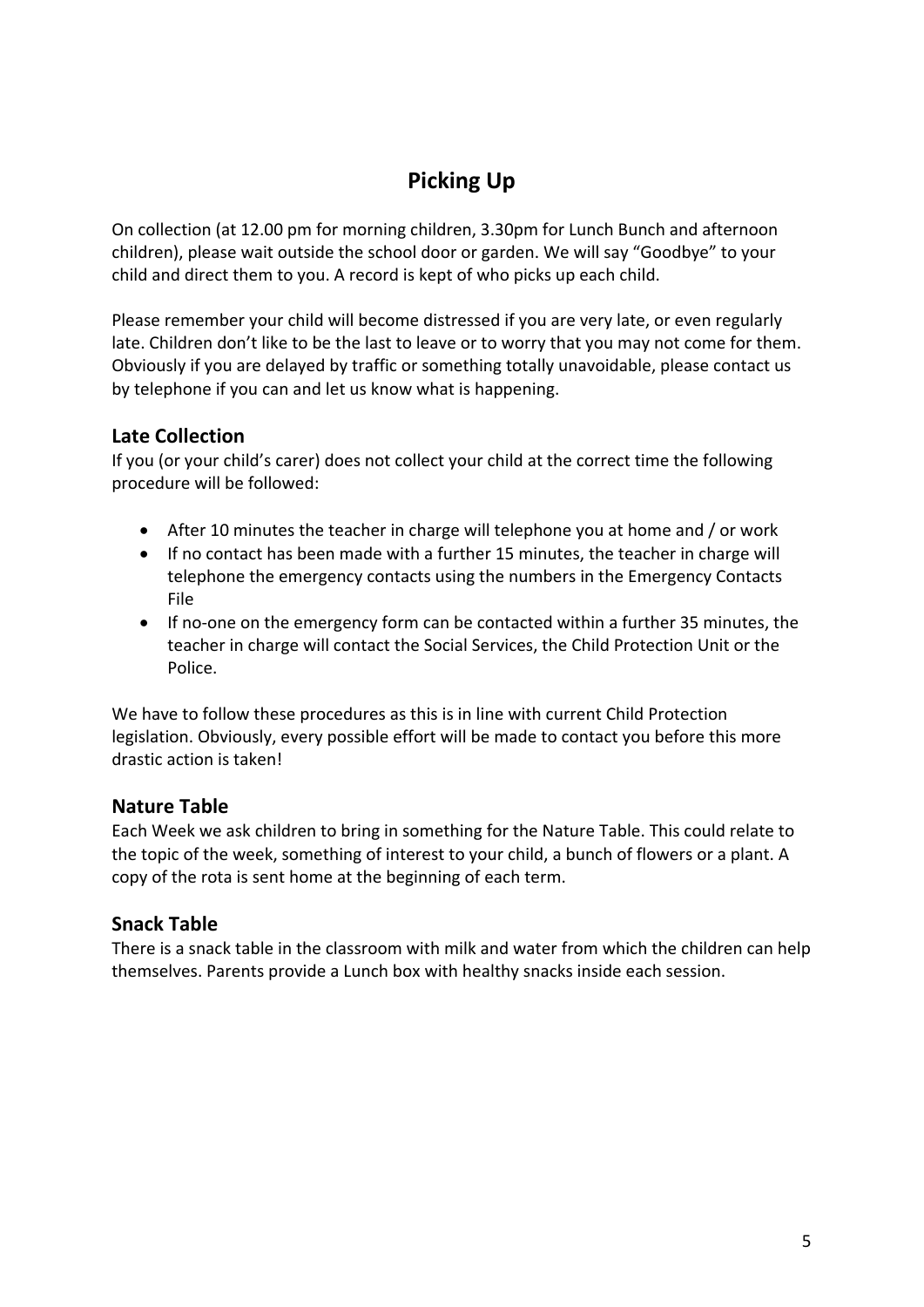# **Dropping Off**

Once settled children follow the normal procedure for arriving and leaving school.

The children can attend for 3 different time frames:

- Morning children arrive at 9.00am and leave at 12.00pm
- "Lunch Bunch" children who stay all day, arrive at 9.00am and leave at 3.30pm
- Afternoon children arrive at 12.30pm and leave at 3.30pm

## **Dropping Off**

The main doors are opened at 9.00am (for morning and Lunch Bunch children) and (for afternoon children). They stay open for 10 minutes and are monitored by a teacher. At the entrance to the hall your child will be greeted by a teacher who will mark them present in the register. Any messages or information should be given to this teacher who will note it in the diary. If your child is not going home with their regular carer, you should notify this teacher and ensure they write it in the "Going Home Diary". If this is not done, we will have to contact you before allowing your child home with anyone else. Your child then finds their name label and pops it in the box.

You either can say "Goodbye" to your child then, or come in with them until 9.10am/12.40. If you stay, encourage your child to hang their coat on their peg and then find their name.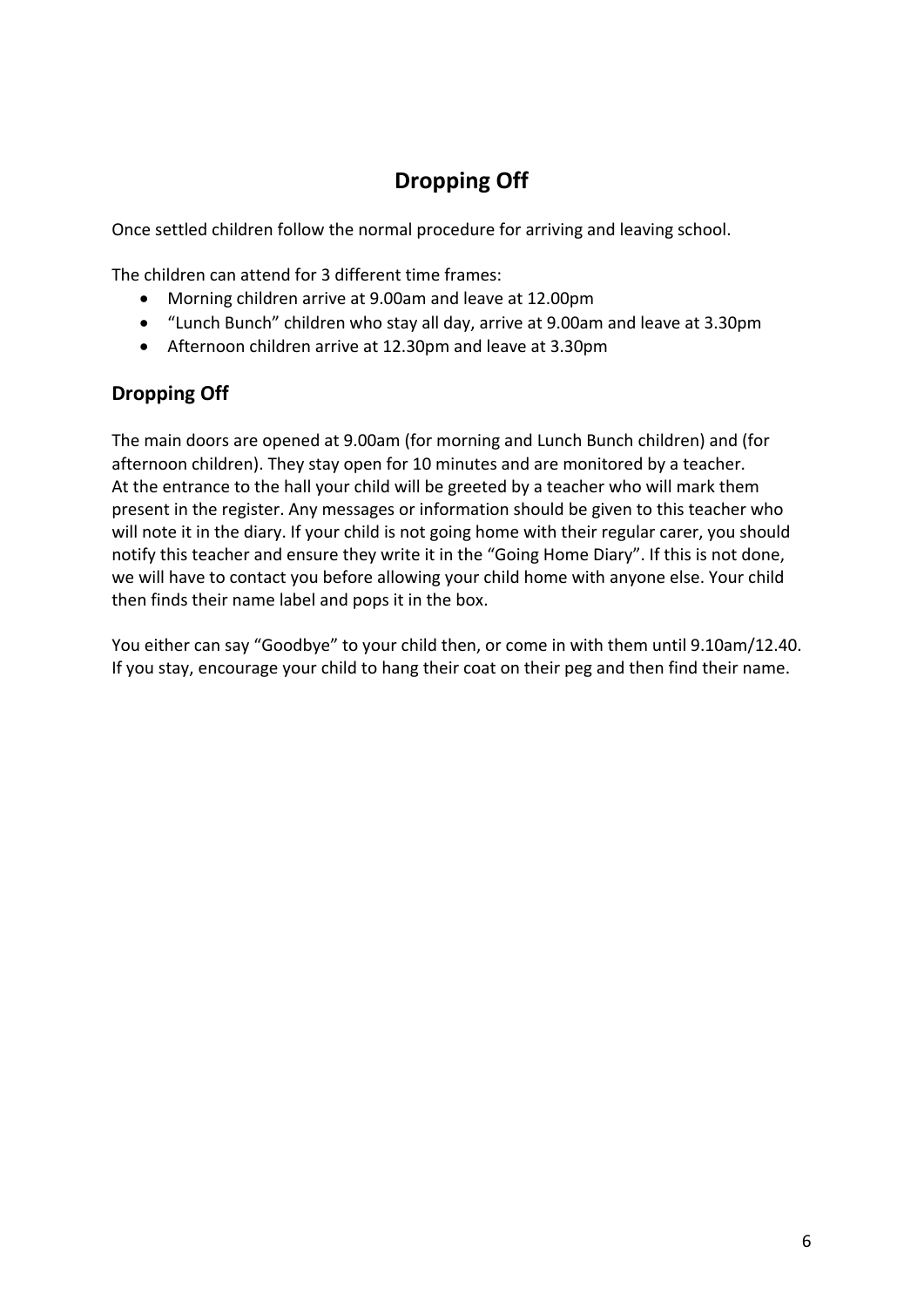## **What To Wear, What To Bring**

Please ensure anything coming to school is clearly labelled. Also, remember that we use our garden everyday!

#### **Clothing**

At school we encourage the children to be independent. Therefore, we as you to dress your child in clothes which they can fasten/ unfasten on their own. No dungarees, please. We also suggest you avoid their "best clothes" or fancy dress costumes – we use a lot of paint!

#### **What To Bring**

There are several things your child may need, particularly depending on the weather. Each child should have labelled bag were items can be stored, e.g. change of clothes, a sunhat, wellies & raincoat. The bag can be kept on your child's box.

#### **Toys**

Please do not allow your child to bring toys to school (other than for Show & Tell). Experience has shown us that these cause arguments or tears by getting lost or broken.

#### **Show & Tell**

Each Wednesday we have a show and tell session in groups. The children can bring in a favourite toy, a ticket from an outing, a book or some other interesting object which they can talk about. Please discuss it with them beforehand, so they know what they want to say.

If you need to bring your child in late (i.e. due to doctor's appointment), please ring the door bell.

#### **Lunch Bunch**

Children aged 1 and older are welcome to stay all day from 9.00am to 3.30pm Monday to Friday. This allows for their involvement in more specialised projects and formal group work in preparation for their next school. The number of days may sometimes be restricted depending on demand.

Please provide your child with a healthy lunch brought in a bag/ box with an ice pack to keep the food chilled. If you would like ideas for packed lunches, please speak to a member of staff. Please ensure **NO NUT products** are brought to school.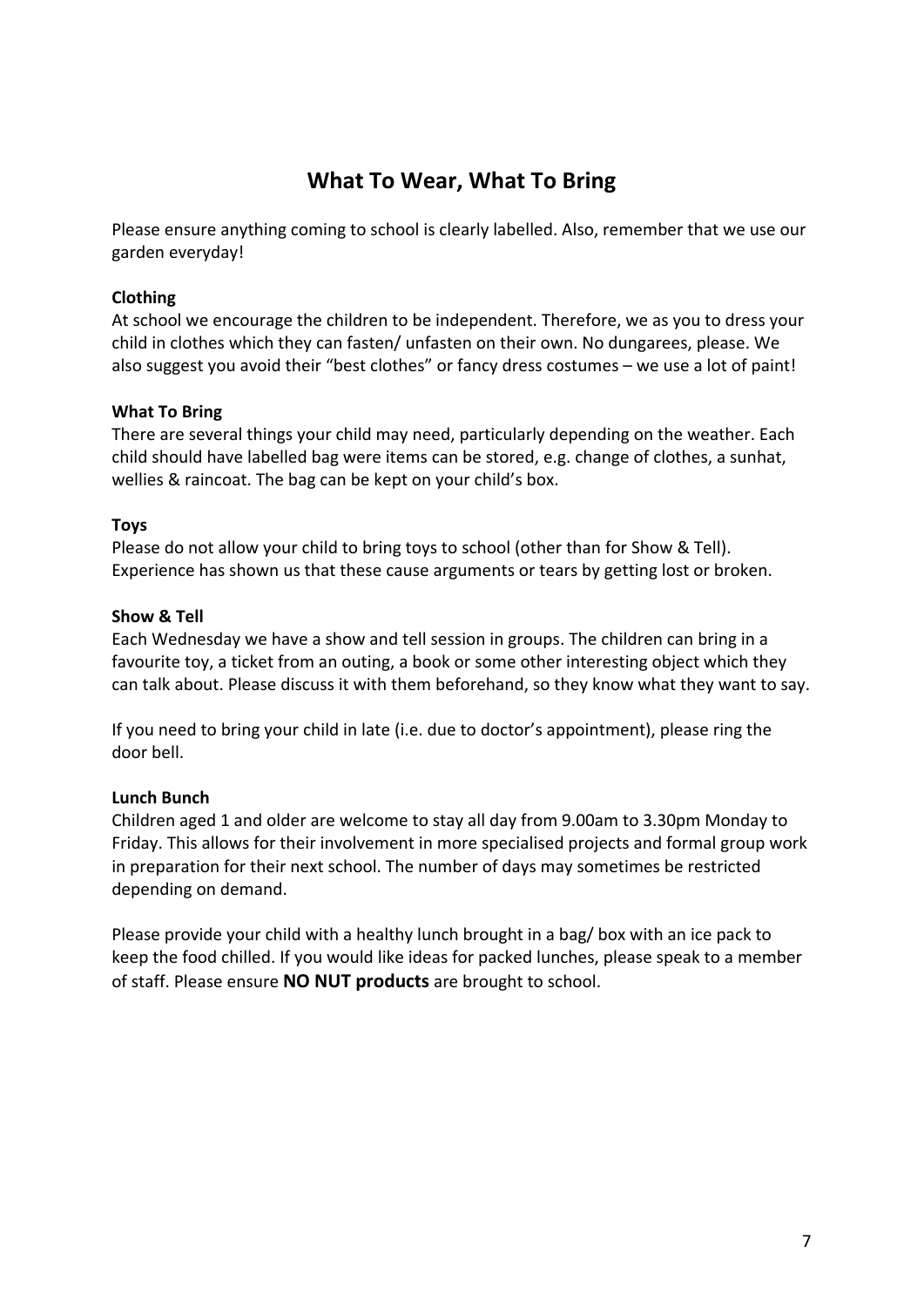## **Toilet Training**

The aim is your child should arrive at school happy to use the toilet with support. However, there is flexibility on this goal and we will work with you and your child to help them with this process. In our settling questionnaire we ask parents to provide us with any relevant details regarding their child's toileting habits. If your child is still wearing nappies we will liaise with you to make a plan when your child will be changed.

"Help me to help myself". To help your child help themselves, please send them in clothes that they can manage to undo themselves e.g. track suit bottoms, leggings, etc. **Dungarees and body vests with poppers cause frustration for the children and are fiddly and awkward for teachers especially during the toilet training stages.**

All children are asked to bring a labelled bag with labelled clothes which is kept on their box in case they need changing. If the child is still wearing nappies it is the parent's responsibility to provide enough spare nappies.

Only staff at school will change children. They will be trained on the correct procedures during their induction. This excludes students doing their teaching practice and parents/ carer assisting in the class.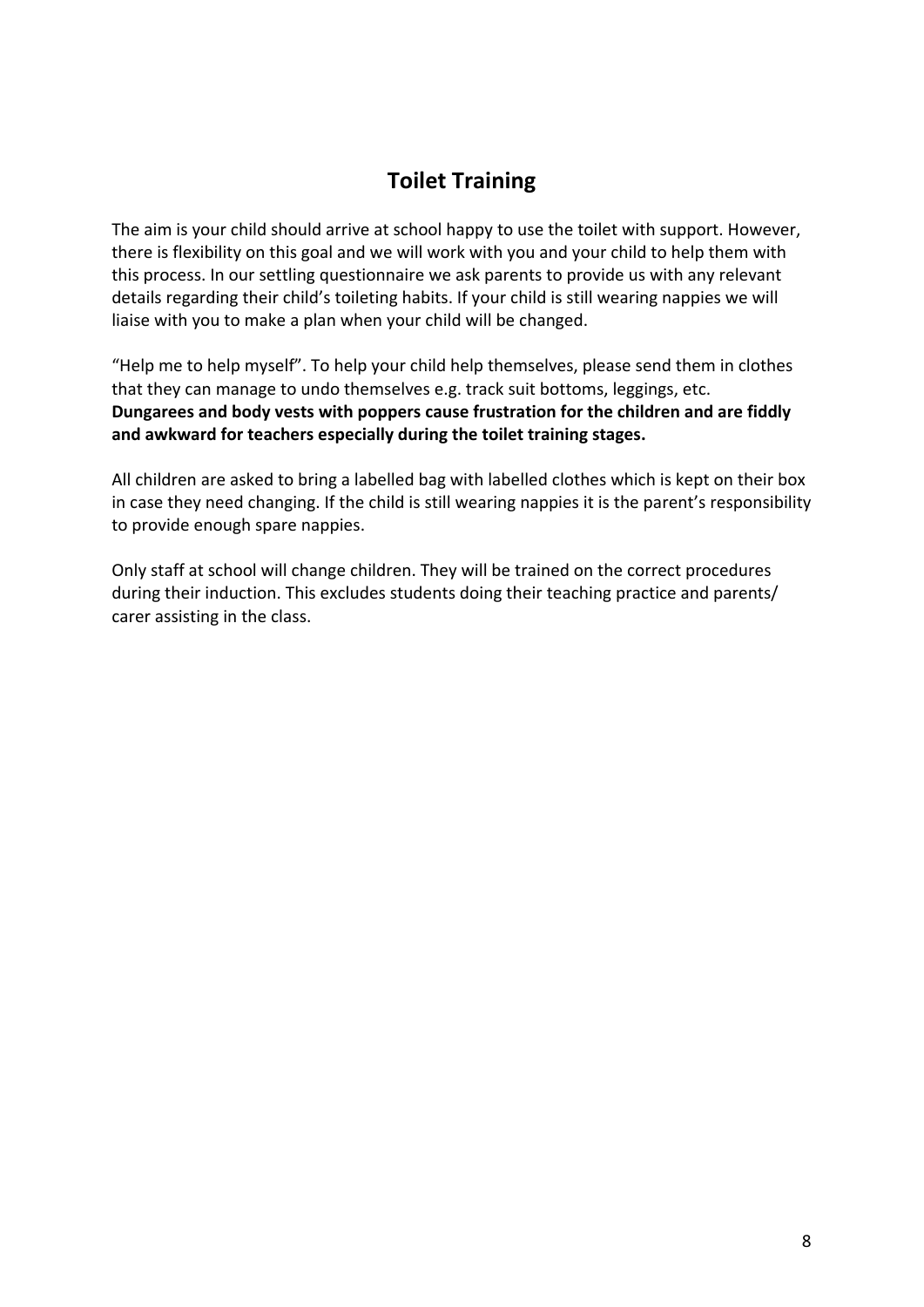## **Daily Routine**

The children arrive at school at 9.00am. After greeting the teacher sitting by the door the children are encouraged to hang up their coats and bags on their pegs. In the classroom the children put their name card in the registration box and go straight into the free work cycle. On Mondays we start the week with a Circle Time. This is an opportunity to discuss projects and activities for the week, and to do some singing.

The work cycle continues for around 2-2  $\frac{1}{2}$  hours. The children choose their own actives form our carefully prepared environment. During this time, we have at least one art activity set up. There is a snack table available to all the children at all times, where fresh water and milk are provided.

We have different activities during the week: gymnastic, music and singing, dancing, yoga, cooking, art projects.

At 12.00pm the morning children go home. The children are brought to the door when their parent/ carer arrives. Children who are staying until 3.30 wash their hands and sit at a table to have lunch with a teacher. After that they have play time, one-to-one teaching sessions, music and art activities.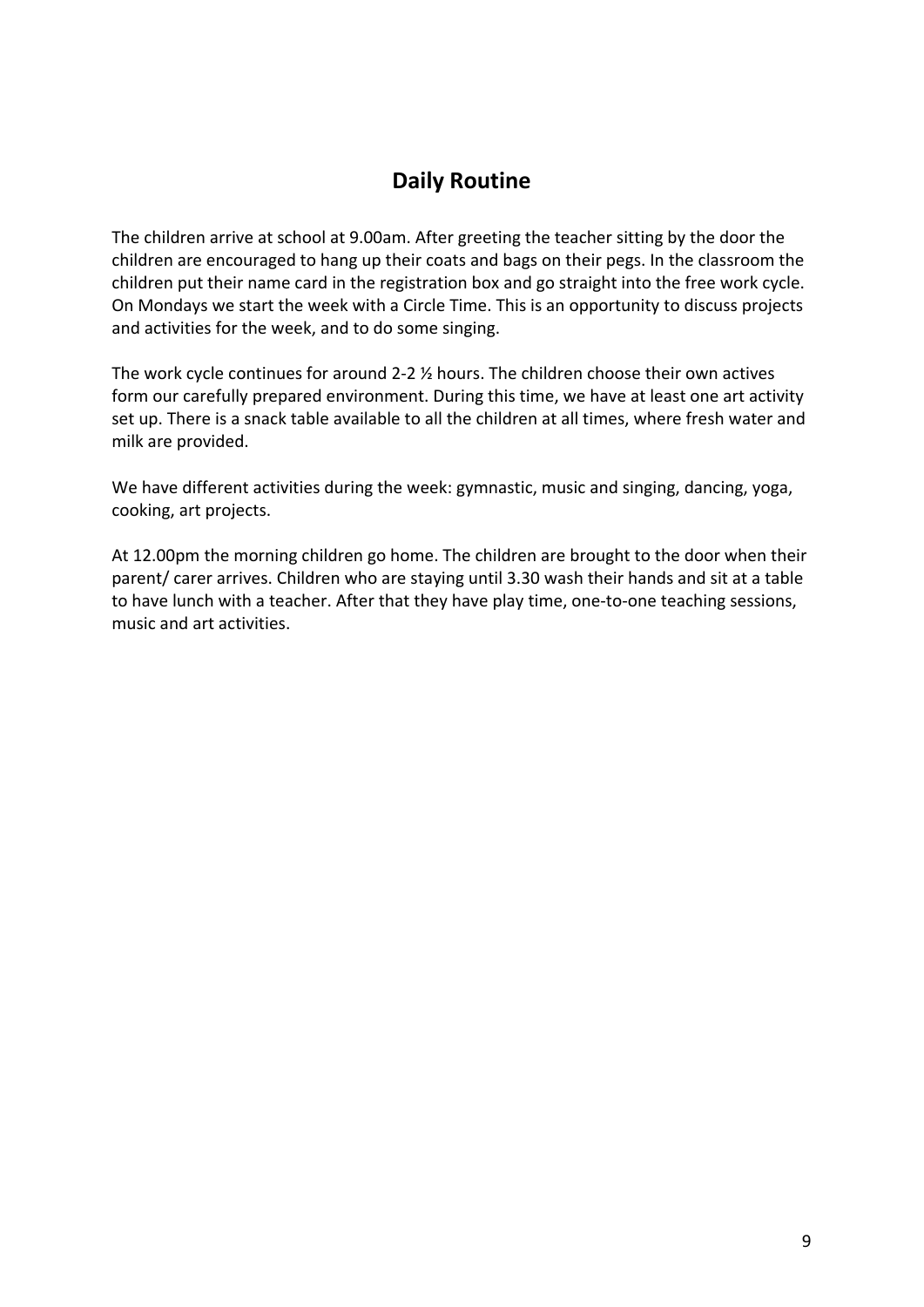# **Keeping You Informed**

We will keep you informed about your child's progress in a number of ways:

- We send home regular newsletters outlining the term's projects and forthcoming events.
- There is a large notice board in the hallway. On this you will find useful information about activities and elsewhere, as well as articles we think you may find interesting.
- The teacher on the door at the beginning of each session will pass on any general information and hand out letters etc.
- Your child's group teacher will keep records of their daily activities and progress in relation to the government's Early Learning Goals. You are welcome to consult the group teacher regarding your child's progress at any time by making an early morning (8.40am) or afternoon (12.20pm or 3.35pm) appointment.
- We hold at least 2parents evening at year. This is an informal occasion and is an opportunity for you to speak to your child's group teacher, see some of the work the children have been doing and meet other parents.
- We also hold a more formal parents meeting. Theses are individual appointments during which particular aspects of your child's progress can be discussed.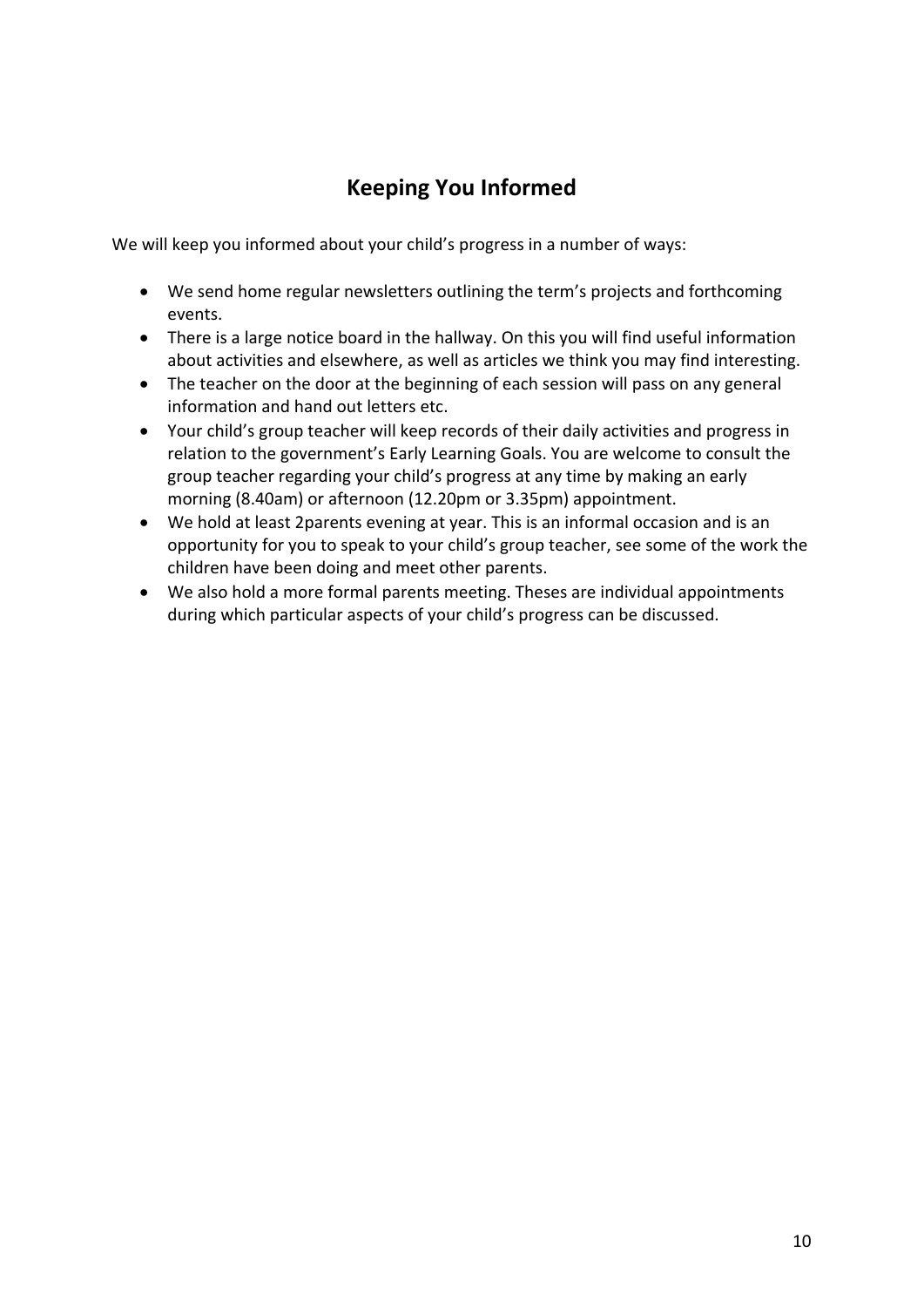## **Illnesses**

For many illnesses there are specific incubation periods during which children must not come to school. In line with the Health Protection Agency Guidelines Perfect Start Operates the following exclusion procedures:

Chicken pox: exclusion from school until 5 days from the onset of the rash. Conjunctivitis: child may return after successful treatment. Diarrhoea and vomiting: exclusion from school until 48 hours after the last episode. Flu: child must not return to school until recovered. German measles: exclusion from school until 5 days from the onset of the rash. Head lice/nits: child may return after successful treatment. Impetigo: exclusion from school until the lesions are crusted or healed. Measles: exclusion from school until 5 days from the onset of the rash. Mollusculum contagious: no period of exclusion necessary. Mumps: exclusion for 5 days from onset of swollen glands. Ringworm: exclusion from school until treatment has commenced. Scabies: child may return to school after first treatment. Scarlet fever: child may return 5 days after commencing antibiotics. Slap cheek (Fifth Disease): no period of exclusion necessary.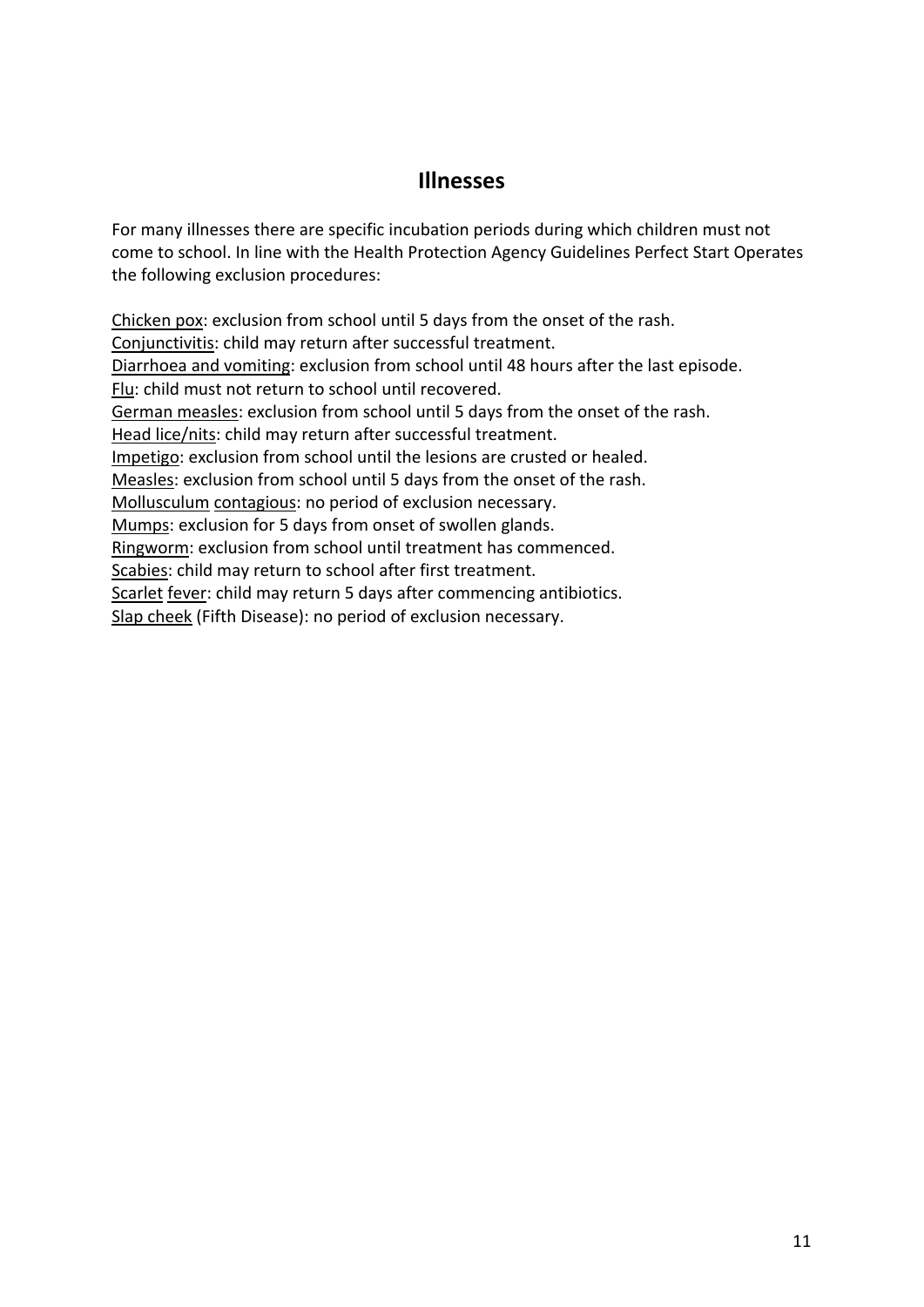## **Additional Information**

#### **Parking**

Parents are allowed to park for 5 minutes picking up/ dropping off children.

#### **Outdoors**

The outdoor arear is open for the children to go to everyday. Please ensure that the children always have boots (to be kept on the boot shelf), waterproofs and suitable clothing for outdoors at all times.

#### **Notice Board**

The notice board is situated in the hallway. On it you will find updates on themes, projects, special events and general information. Please check it regularly.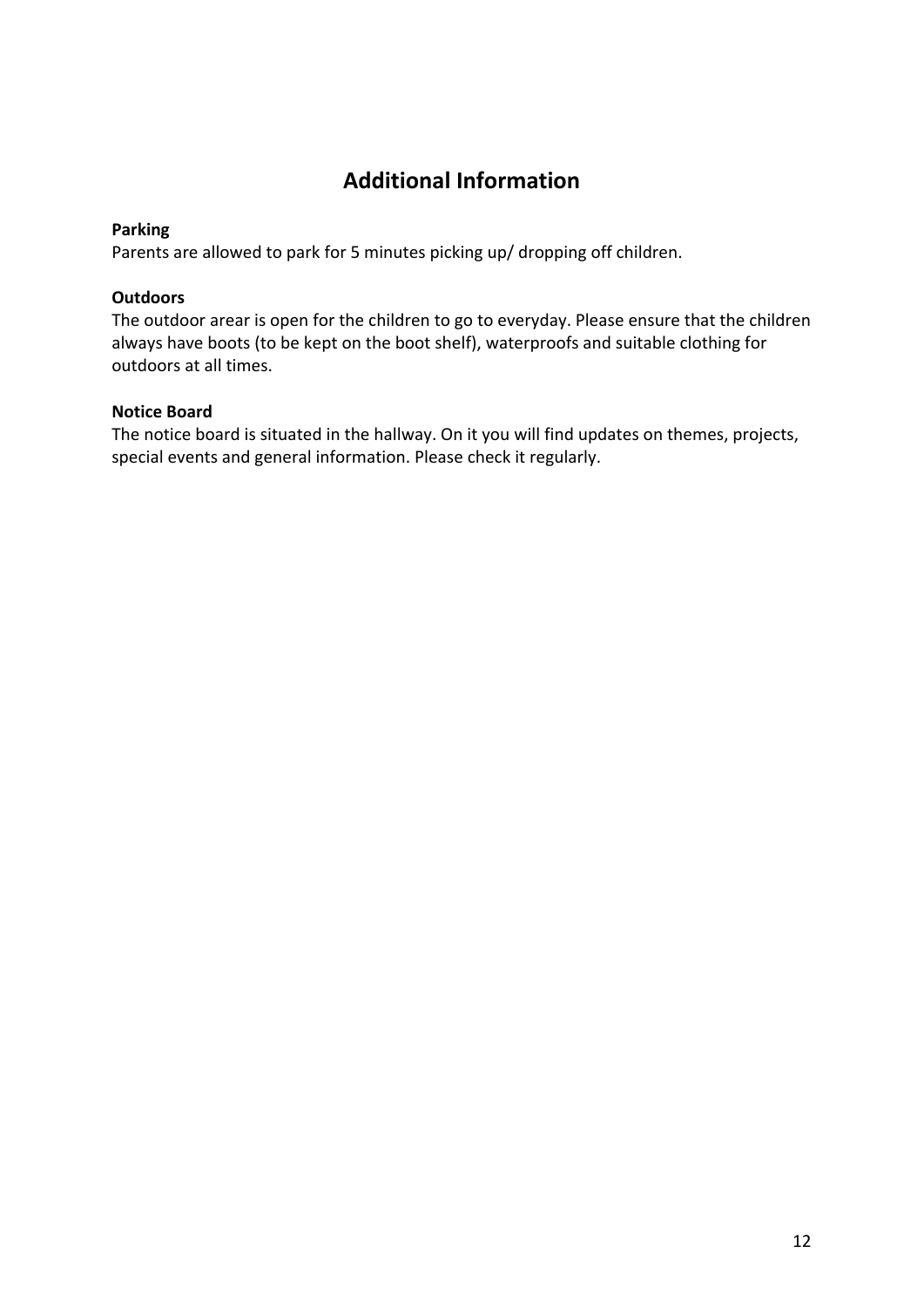## **Complaints**

If a parent has a concern about the school or a particular member of staff, they should speak to the manager Larissa de Saude who will investigate the issue in complete confidence and act upon it if she considers it justified. A written record of this matter will be kept by the school in its Complaints File. After a complain has been resolved the final outcome will be written in the Complaints File. Any recommendations for changes in procedure will be made and noted against the complaints policy. If the parent feels that they have not received a satisfactory response to their complaint they are invited to contact Ofsted directly at the following address:

> Ofsted, Early Years, Northern Regional Office Royal Exchange Building St. Anne's Square Manchester M2 7AL

Complaints and enforcement telephone number: 0300 123 4666.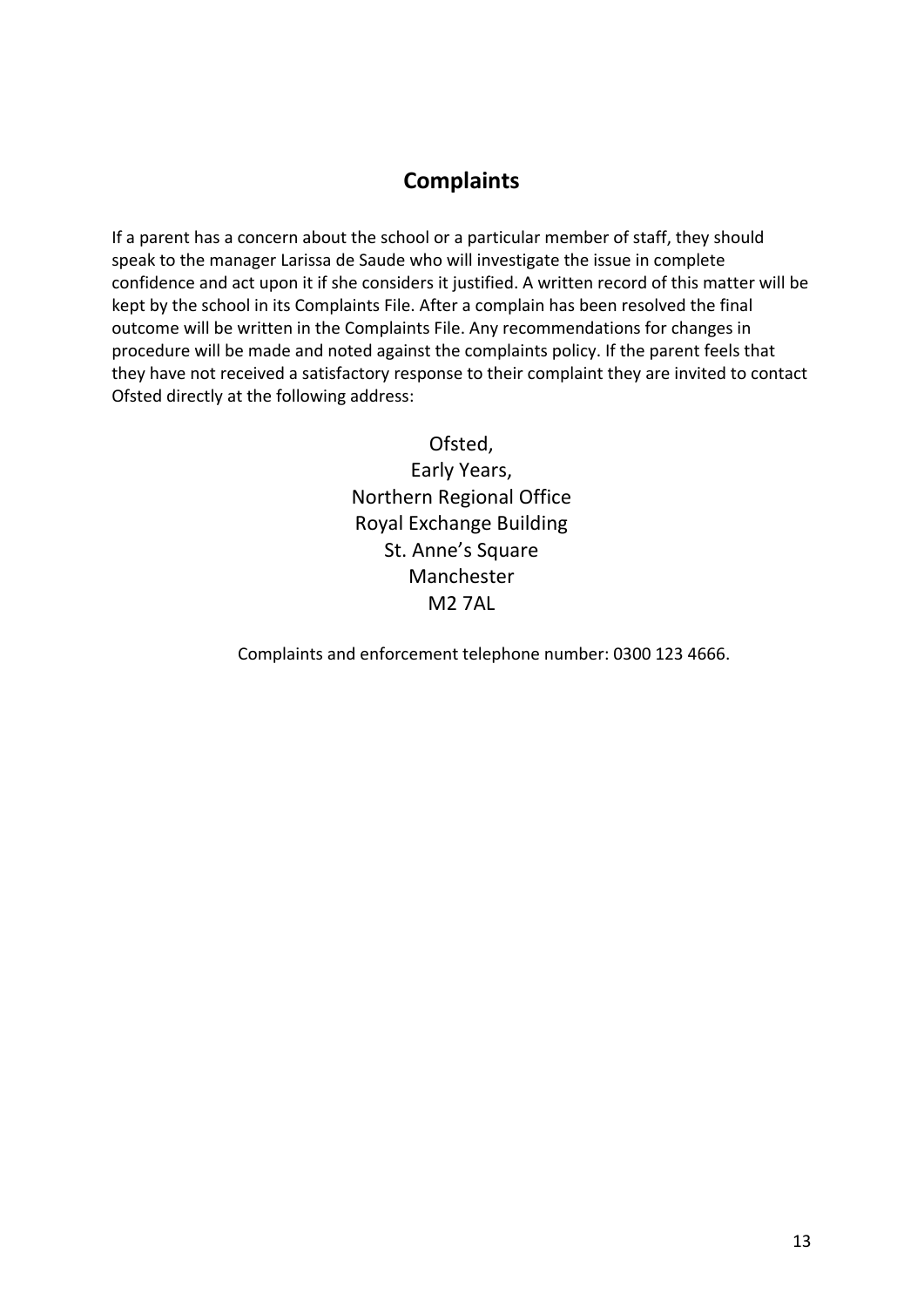## **Useful Contact Details**

#### **Location of School:**

St Michael's Church Hall The Riding, Golders Green, London, NW11 8HL

#### **Post Address:** Perfect Start Montessori School Ltd

## **Telephone:**

07956 408 118

#### **Email:**

larissa@perfectstartmontessori.com

If we have any concerns regarding the health of your child, we will have no hesitation in calling you.